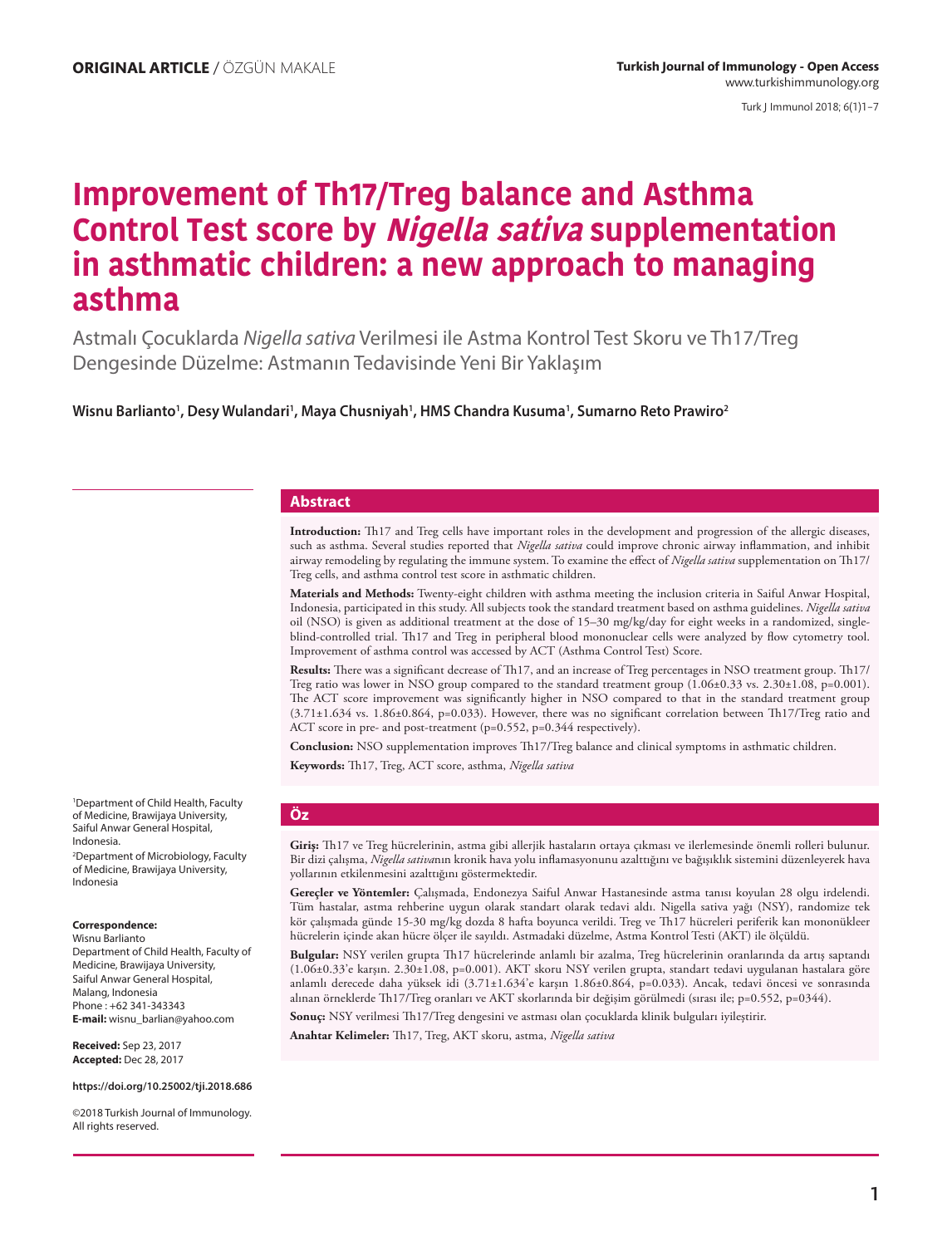# **Introduction**

Asthma is a chronic inflammatory disease associated with airway obstruction and hyper-reactivity. Asthma characterizes any history of respiratory symptoms such as wheezing, coughing, shortness of breath, tightness in chest whose intensity varies over time, recurrent, reversible, and is usually initiated by exposure to an allergic substance. According to the Global Initiative for Asthma 2016, asthma is a serious global health problem because it affects all groups of age, and causes high morbidity and mortality rates.**[\[1\]](#page-5-0)** Based on Global Burden of Disease Study, it was reported that in 2008–2010 there were 334 million people with asthma, and global asthma death rate was 250.000 people/year. Meanwhile, the prevalence of asthma in children between 5–17 years old was estimated at about 8.7 million in 2011.**[\[2\]](#page-5-0)**

Asthma has a complex pathogenesis involving both genetic and environmental factors. One of the mechanisms underlying airway inflammation is the dysregulation of T helper cells. It is known that there is an imbalance between Th1/Th2 cells in asthmatic patients, and this correlates with initiation, progression, and asthma severity. Th2 cells are functionally upregulated, while Th1 cells are inhibited, which enables Th2 cytokines to promote airway inflammation by activating eosinophils as well as IgE secretion.<sup>[\[3\]](#page-5-0)</sup> However, a Th1/Th2 imbalance is not only the main mechanism underlying asthma pathogenesis. There are other immunological pathways that regulate airway inflammation. Currently, T-regulatory (Treg) cells have been recognized as immunoregulatory cells, capable of inhibiting immune response and inducing immune tolerance.**[\[4\]](#page-5-0)** Moreover, there are also Th17 cells as a specific T functional cell group that play key roles in mediating allergic disease, autoimmunity, inflammation, and mucosal host defense against pathogens. Recent studies have also found coexistence of Th17/Treg imbalance in patients with asthma.**[\[5,6\]](#page-5-0)**

By knowing this mechanism, finding new ways to ameliorate the immune response is critical to reduce the burden of asthma. It has been reported that black seed or *Nigella sativa* has anti-inflammatory and immunomodulatory properties.**[\[7\]](#page-5-0)** In several preclinical and clinical studies, *Nigella sativa* showed positive effects on clinical and biochemical markers of asthma inflammation. **[\[8\]](#page-5-0)** The aim of this study was to investigate the effect of *Nigella sativa* on Th17/Treg balance, and improvement of asthma control in children with asthma. Furthermore,

*Nigella sativa* and its potent immunomodulatory effect may be used as therapeutic agents in conjunction with standard treatment in asthmatic patients.

# **Materials and Methods**

# **Subject and Study Design**

This research is an experimental single-blind-randomized clinical trial. Research subjects were patients diagnosed with asthma based on Global Initiative for Asthma criteria between the ages of 4–14 years old. This study was conducted in Allergy, Immunology and Respirology Outpatient Clinic, Department of Child Health, Dr. Saiful Anwar General Hospital, Indonesia. Subjects who met the inclusion criteria were included in the study and then randomized into two groups, namely treatment and control groups. This study has been approved by the Ethical Committee of Medical Faculty Brawijaya University. Written informed consent has also been obtained from all parents/guardians of all subjects.

### *Nigella sativa* **treatment**

In this study, we used soft gel capsules contained 500 mg *Nigella sativa* oil (NSO) (Minyak Habbatussauda MADINAH, Indonesia). It has been licensed as a herbal medicinal product in Indonesia, and has got a registration number as POM TR.123 329 761. All patients were on asthma medications according to Global Initiative for Asthma guidelines for standard asthma.<sup>[1]</sup> In the treatment group, we give NSO as an adjunctive therapy at the dose of 15–30 mg/kg/day for eight weeks.**[\[9\]](#page-5-0)**

## **Isolation of PBMCs**

A peripheral blood sample of 5 ml was obtained from each of the 28 subjects, kept at room temperature; and the test was carried out on the same day. Isolation of PBMCs (Peripheral Blood Mononuclear Cells) was performed by centrifugation with Ficoll gradient density. The PBMC suspension was incubated overnight at 37°C in RPMI 1640 (Invitrogen) medium with 100 U/ml penicillin and 100 U/ml streptomycin, two mM glutamine and 10% FBS.

### **Th17 and Treg cell count**

The absolute counts of Th17 and Treg cells were assessed by flow cytometry. PBMCs were adjusted to the concentrations of  $1 \times 10^6$  cells/L and incubated with various antibodies. Anti-human CD4+CD25+Foxp3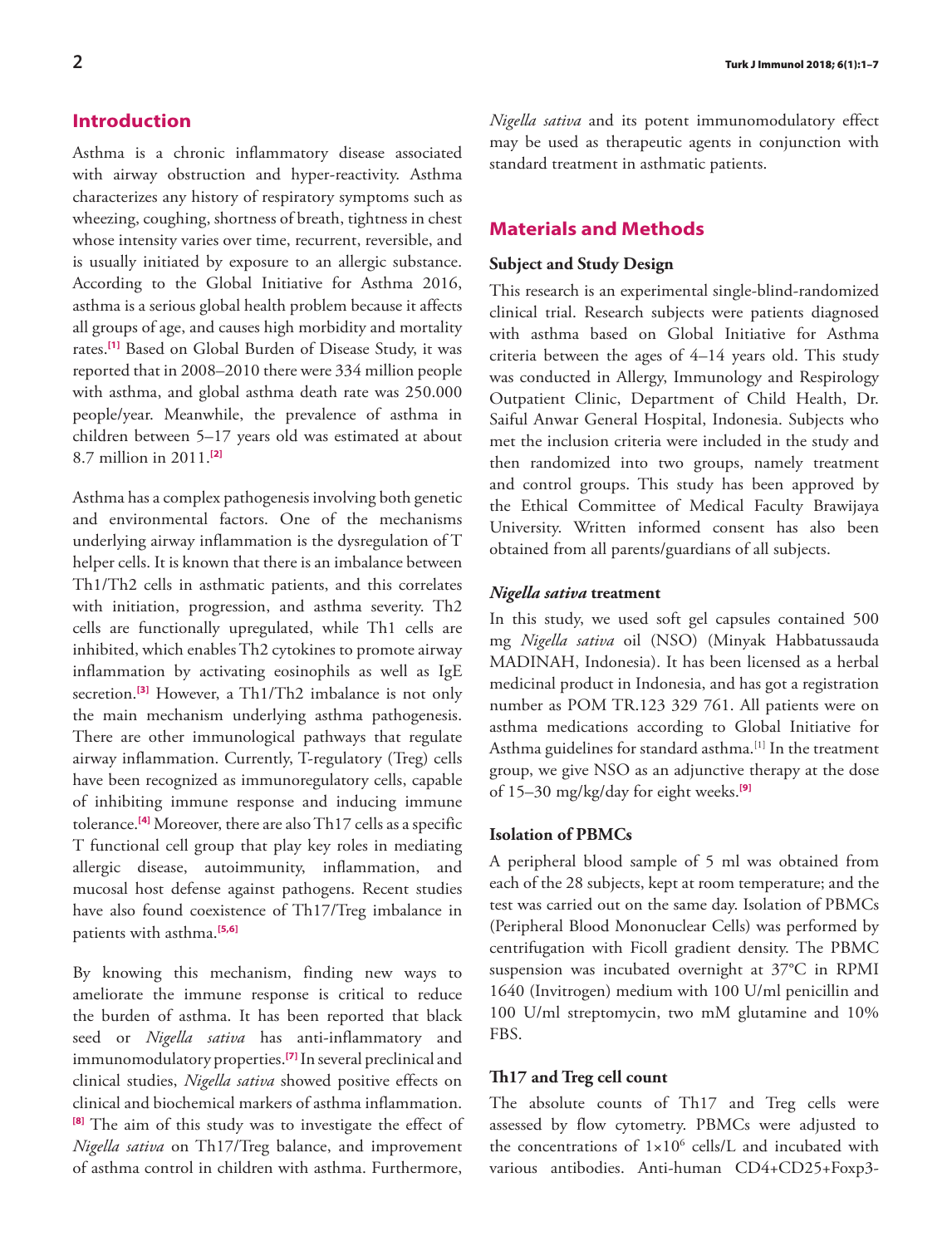PE antibodies (BioLegend, San Diego, CA.) were used for Treg detection. And anti-human CD4+IL-17A-PE antibodies (BioLegend, San Diego, CA.) were used for Th17 detection. All samples were analyzed by Flow Cytometer software BD Cell Quest Pro.

# **ACT score**

Assessment of asthma control level was done with Asthma Control Test (ACT) which is also commonly used by healthcare providers in Indonesia. The ACT consists of five questions in a total scale of 5–25 with each scale from 1–5. Fully controlled is determined as total ACT score of 25.

## **Statistical analysis**

All statistical analyses were performed using SPSS version 19.0 (SPSS Inc., USA) with a significance level of p<0.05. Normally distributed variables were reported as the mean±standard deviation. The normality and homogeneity of data were tested with Shapiro-Wilk test and Levene test, followed by Paired and Unpaired T-Test for comparative analysis. Pearson's correlation was used to measure the association between two variables.

# **Results**

#### **Characteristic of subjects**

Clinical characterization of the participants in this study is summarized in Table 1. There were 14 children with NSO treatment, and 14 children with standard treatment. During our research, all patients completed the study, and there were no side effects observed in the treatment. There were no differences in the mean age in both groups. The subjects were mostly females having good nutritional status. Most of the participants had the family history of atopic diseases, such as rhinitis, asthma, eczema, urticaria, and conjunctivitis. The most common clinical manifestations were cough and dyspnea. From the assessment of asthma severity, there were 14 patients with intermittent asthma, and 14 patients with mild persistent asthma.

## **Th17 and Treg cell percentages**

Flow cytometry was used to evaluate the Th17/Treg dynamics in all subjects before and after treatment. Percentages of Th17 and Treg in NSO and standard treatment group are shown in Figure 1. At the beginning of the study, the percentages of Th17 and Treg were not

| Table 1. Clinical characteristic of subjects |                               |                                    |
|----------------------------------------------|-------------------------------|------------------------------------|
| Characteristic                               | <b>NSO treatment</b><br>group | <b>Standart</b><br>treatment group |
| a. Age (mean±SD)                             | $8.79 \pm 2.940$              | $8.71 \pm 3.771$                   |
| b. Gender (n)                                |                               |                                    |
| Male                                         | 5/14                          | 6/14                               |
| Female                                       | 9/14                          | 8/14                               |
| c. Nutritrional status (n)                   |                               |                                    |
| Good                                         | 12/14                         | 13/14                              |
| Underweight                                  | 2/14                          | 1/14                               |
| d. Family history of atopic<br>disease (n)   |                               |                                    |
| Yes                                          | 10/14                         | 9/14                               |
| No                                           | 4/14                          | 5/14                               |
| e. Clinical manifestation (n)                |                               |                                    |
| Cough                                        | 2/14                          | 2/14                               |
| Dyspnea                                      | 4/14                          | 5/14                               |
| Cough + Dyspnea                              | 8/14                          | 7/14                               |
| f. Asthma Classification (n, %)              |                               |                                    |
| Intermittent                                 | 7/14                          | 7/14                               |
| <b>Mild Persistent</b>                       | 7/14                          | 7/14                               |

significantly different in NSO and in standard treatment group (Th17 cell percentages were 32.65±12.06 vs. 25.69±15.09, respectively, p=0.084; Treg cell percentages were 15.83±6.13 vs. 17.81±5.89, respectively, p=0.640). After eight weeks of treatment, there was a significant decrease of Th17 percentages in NSO group compared to the standard treatment group (20.64±7.03 vs. 24.79±12.01, respectively, p=0.038). However, Treg percentage showed no significant difference in NSO group and standard treatment group after treatment (21.24±9.71 vs. 21.35±6.31, respectively, p=0.283). There was a significant decrease of Th17 percentage and increase of Treg percentage in NSO group after treatment compared to before treatment (p=0.007, p=0.015, respectively (Figure 2).

# **ACT Score**

At the end of the study, the mean ACT score of standard treatment group was not different from that of NSO group (p=0.692). However, there was a significant increase of ACT score between pre- and post-treatment both in the standard treatment group (17.57±1.222 vs. 19.36±1.151 respectively, p=<0.001) and NSO treatment group (16.57±2.533 vs. 20.29±1.816, p=0.000). The difference of ACT score improvement was significantly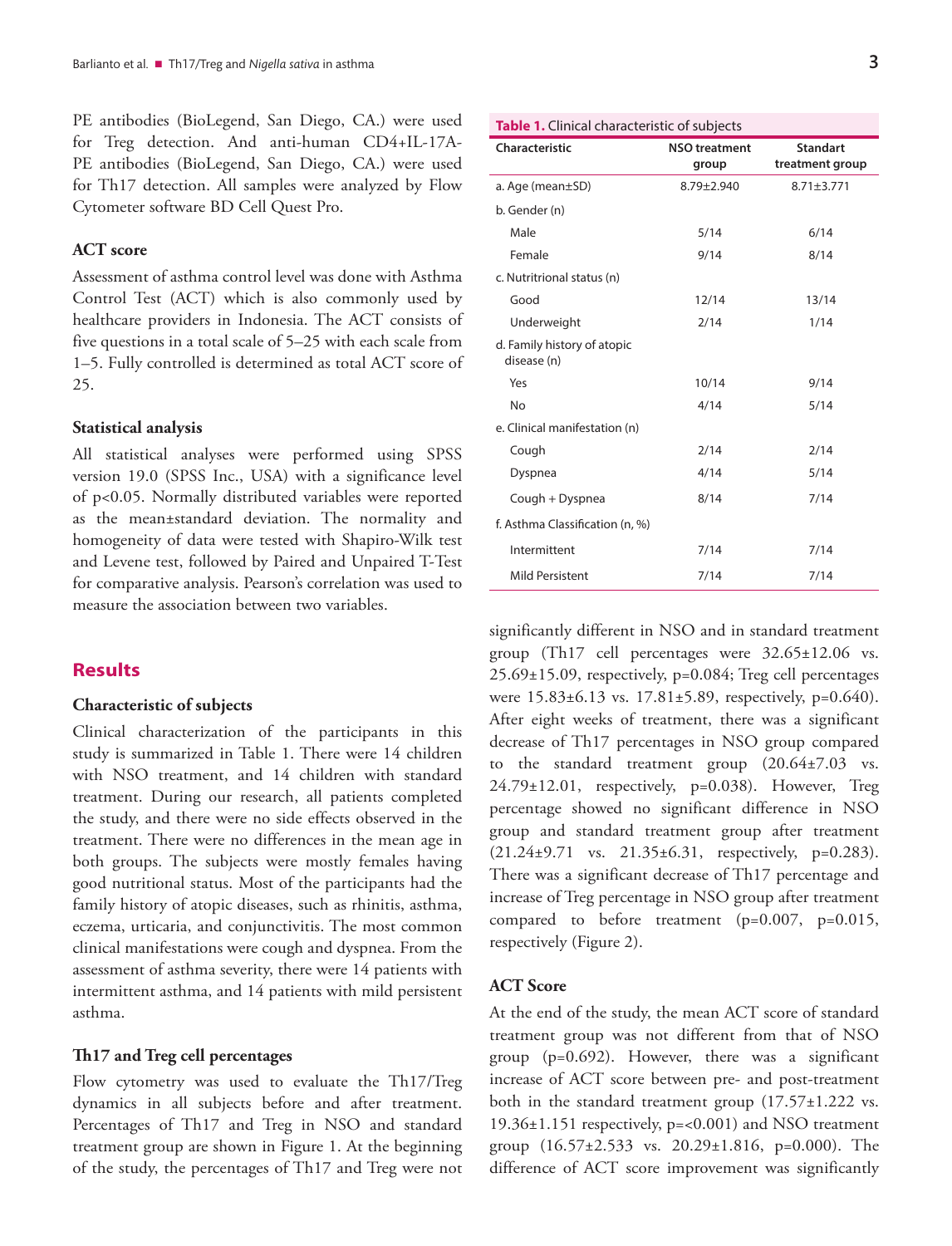

**Figure 1.** Representative graphics from flow cytometry for Th17 and Treg in NSO and standard treatment group pre and post treatment.

higher in NSO compared to that in the standard treatment group (3.71±1.634 vs 1.86±0.864, respectively, p=0.033) (Figure 3).

## **Correlation of Th17/Treg ratio and ACT Score**

Th17/Treg ratio was significantly lower in NSO group compared to that in the standard treatment group (1.06±0.33 vs 1.31±0.77, respectively, p=0.002). We found a significant decrease of Th17/Treg ratio in NSO group after *Nigella sativa* treatment compared to before treatment (2.30±1.08 vs. 1.06±0.33, respectively, p=0.001). And there was no difference in Th17/Treg ratio in the standard treatment group before and after treatment (1.71±1.55 vs. 1.31±0.77, respectively, p=0.180). However, we found no



**Figure 2.** Th17 and Treg percentages in PBMCs by study group (standard treatment and NSO groups) measured by flow cytometry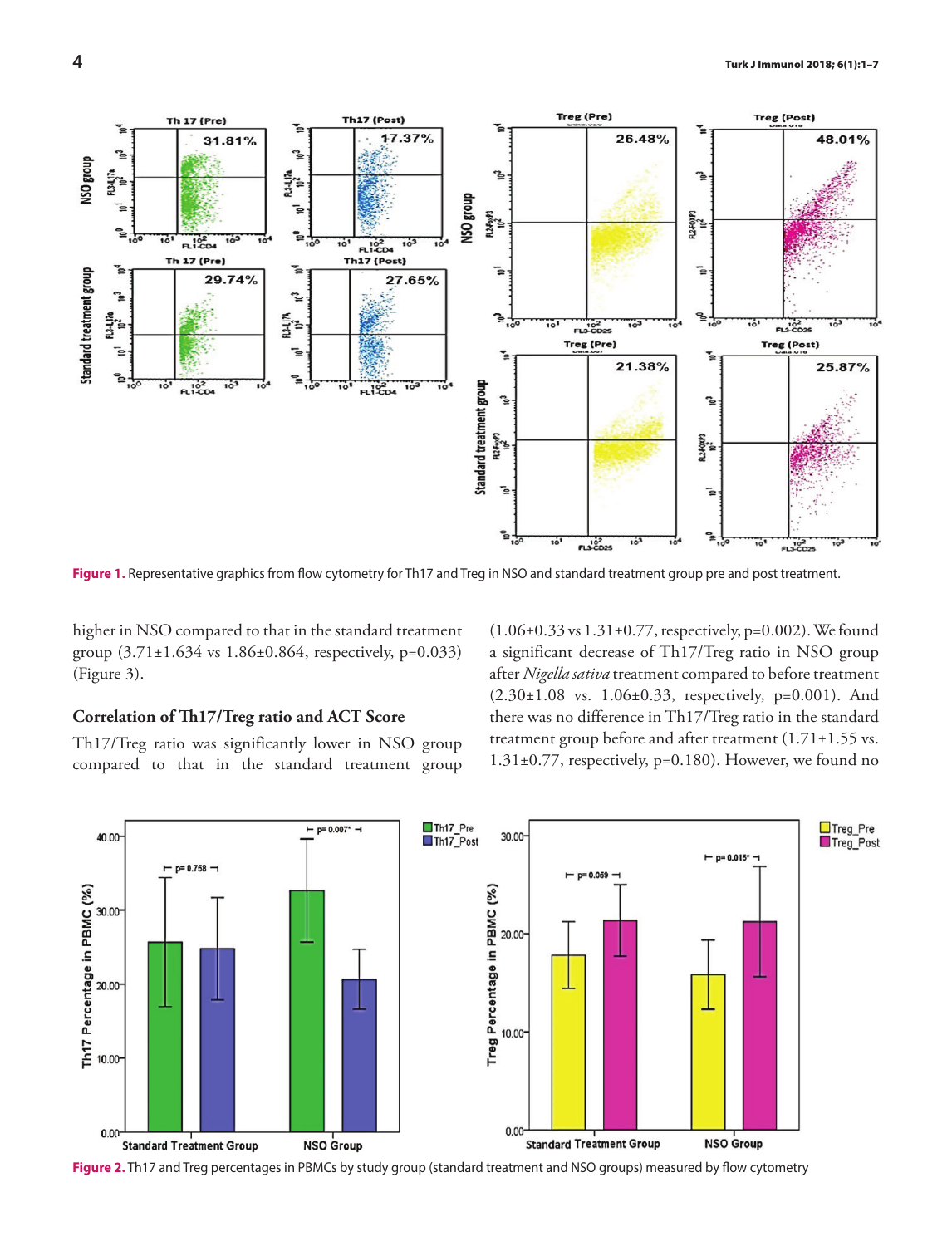

**Figure 3.** Improvement of ACT score in standard and NSO treatment groups

significant correlation between Th17/Treg and ACT score both in pre- and post-treatment  $(p=0.552, p=0.344)$ .

# **Discussion**

*Nigella sativa* (NS) seed, known as the black seed, is a spice and a traditional herbal medicine used in various diseases, such as bronchial asthma.**[\[7\]](#page-5-0)** Various medical databases reported the therapeutic effects of NS and its active metabolites in asthma. Several preclinical studies have described multiple effects of NS in animal or cellular models of asthma including bronchodilation, antihistaminic, anti-inflammatory, anti-leukotrienes, and immunomodulatory effects. Furthermore, clinical studies showed improvements in different asthma outcomes including symptoms, pulmonary function, and laboratory parameters.**[\[8\]](#page-5-0)**

The use of NS as a herbal medicine, as a complementary, and alternative medicine is common in Indonesia. However, therapies with NS often had insufficient evidence for their effectiveness in asthma patients. In this study, we examined the effect of *Nigella sativa* oil (NSO) supplementation on the improvement of asthma outcomes. We used a single-blind-randomized clinical trial design on pediatric asthma patients in one of tertiary hospitals in Indonesia. Peripheral blood Th17/Treg cells and asthma control test (ACT) score were measured as readouts.

Our study demonstrated that there is an increase in ACT score in both NSO and standard treatment group. However, the difference of ACT improvement was higher in NSO compared to ACT improvement in standard treatment group. Several studies reported that

*Nigella sativa* supplementation had beneficial effects on improving asthma control.**[\[8\]](#page-5-0)** A randomized, doubleblind, placebo-controlled trial conducted by Koshak et al. showed that NSO improves mean ACT score in children with asthma.**[\[9\]](#page-5-0)** Another single-blind, placebo-controlled, randomized study conducted by Salem et al. indicated that *Nigella sativa* powder supplementation with inhaled maintenance therapy improves some measurement of pulmonary function and inflammation in partly controlled asthma.**[\[10\]](#page-5-0)** Our previous research also reported that the administration of *Nigella sativa* powder among asthmatic children with immunotherapy and probiotic therapy significantly increases the ACT scores.**[\[11,12\]](#page-5-0)** Another similar study described that giving NSO as additional treatment in children with asthma shows a significant reduction in PI (Pulmonary Index) and improvement of PEFR (Peak Expiratory Flow Rate).**[\[13\]](#page-5-0)** Boskabady et al. also reported that prophylactic therapy of aqueous extract of NS could improve the severity of asthma symptoms.**[\[14\]](#page-5-0)**

In the development of asthma, there is a role of Th17 in mediating airway inflammation and hyperresponsiveness. Th17 cell is a particular T functional cell group that secretes IL-17a, IL-17f, and IL-6 and TNF-cytokines; these cytokines play important roles in activating neutrophils and eosinophils, which contribute to the inflammatory process in asthma. Besides, there are Treg cells that have been recognized as important immunoregulatory cells, capable of inhibiting immune response and inducing immune tolerance.**[\[15\]](#page-6-0)** As the roles of Treg are explored in the development of asthma, it has been demonstrated that Treg can reduce allergic airway inflammation in mice model.**[\[16\]](#page-6-0)** Several studies found that the imbalance of Th17/Treg ratios contributed to asthma progress and rebalancing of Th17/Treg could be a potential therapeutic target.**[\[17,18\]](#page-6-0)** In our study, the results suggest that NSO treatment can reduce the Th17 cell percentage and increase the Treg cell percentage in peripheral blood in children with asthma. Th17/Treg ratio is lower in NSO group compared to that in the standard treatment group.

The chemical composition of NS has been studied in considerable detail. The activity of NS appears to be mainly attributed to thymoquinone.**[\[7\]](#page-5-0)** One proposed mechanism of action for the *Nigella sativa* as immunomodulator is its regulation of T helper/Treg balance. It has been shown that in inflammatory condition, as in asthma, there is a balance of T helpers and Treg. T helpers, especially Th2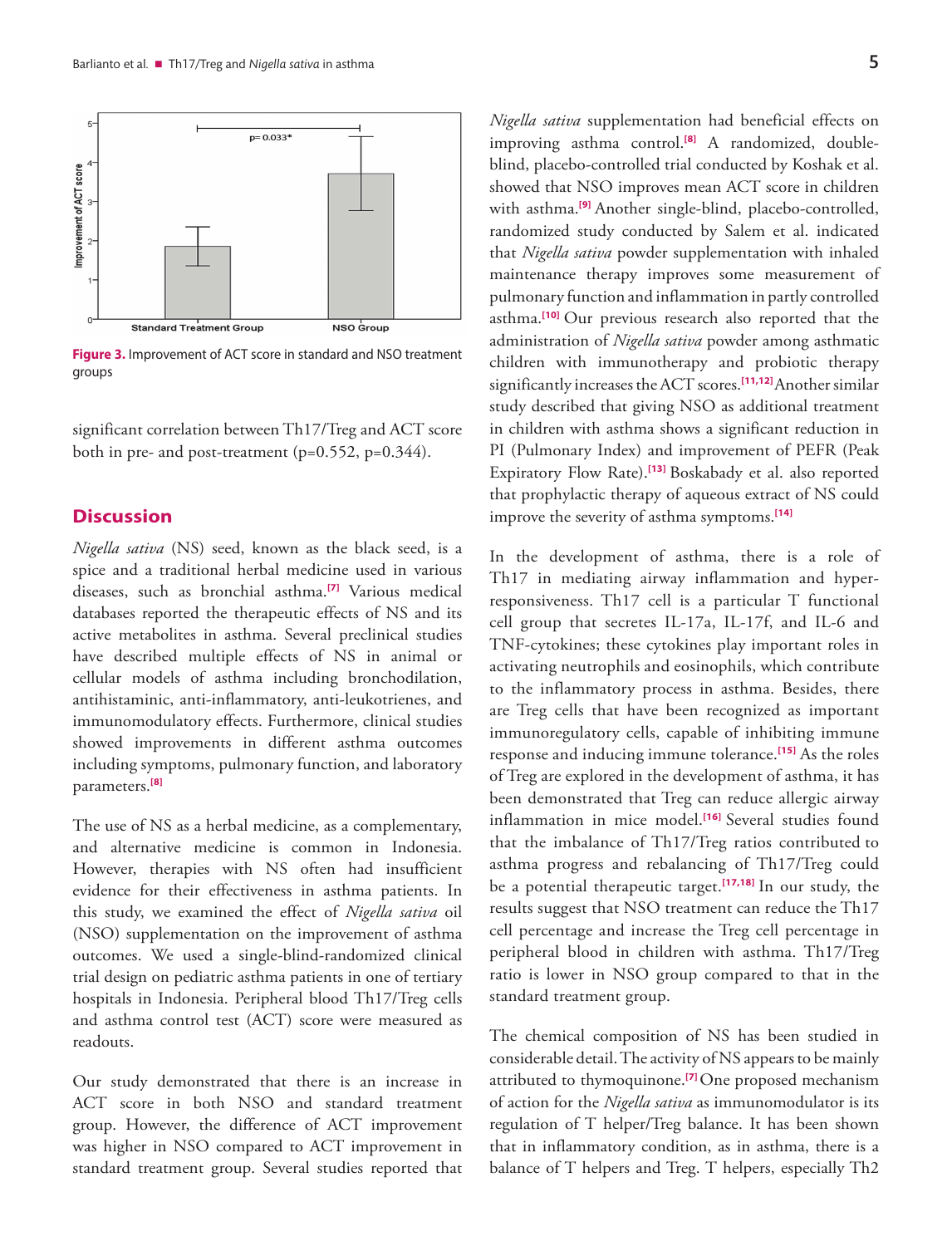<span id="page-5-0"></span>and Th17 cells, promote the activities of macrophages and regulate the pro-inflammatory response, whereas Treg cells inhibit the activity of T helpers.**[\[19\]](#page-6-0)** A study conducted by Kheirouri et al. determined that *Nigella sativa* treatment reduced  $CD8(+)$  and  $CD4(+)$ , and increased  $CD4(+)$ CD25(+) T cell (Treg) in female patients with rheumatoid arthritis (RA).**[\[20\]](#page-6-0)** Another possible mechanism of action for *Nigella sativa* may be due to its effect on dendritic cells (DCs), antigen-presenting cells involved in the initiation of both innate and adaptive immunity, and thus critically important for the regulation of the immune response. Xuan et al. reported that thymoquinone from *Nigella sativa* extract inhibits maturation of LPS-stimulated DCs, and its cytokine secretion. Thymoquinone induces tolerogenic dendritic cells, and increases T regulator proliferation that suppresses inflammation.**[\[21\]](#page-6-0)** With these several mechanisms, it is suggested that *Nigella sativa* has a therapeutic effect on asthma improvement.

However, there was no correlation between Th17/Treg ratio and ACT score in this study. Our previous research showed that the combination of immunotherapy with *Nigella sativa* powder and probiotics did not decrease the number of peripheral blood Th17 nor increase the number of peripheral blood Treg cells in asthmatic children, but it can improve the clinical symptoms.**[11,12]** It can proposed that there are other possible mechanisms of *Nigella sativa* in improving asthma condition. NSO treatment also induces elevation of IFN-γ and reduction of IL-4 cytokines but not in the number of Th1 and Th2 cells.**[\[22\]](#page-6-0)** Further investigations are required to study the mechanism of specific cellular and molecular targets of *Nigella sativa* for its clinical application. Besides, the use of small sample size limits the number of inferences we can get from this study. Therefore, studies with larger sample sizes are needed. Finally, in this research, we concluded that NSO supplementation improves Th17/Treg balance and clinical symptoms in asthmatic children.

#### **Acknowledgement**

**Peer-review:** Externally peer-reviewed.

**Conflict of Interest:** No conflict of interest was declared by the authors.

### **References**

- **1.** Global Initiative Study for Asthma (GINA). Global Asthma Strategy of Management and Prevention, 2016. Cape Town: National Heart, Lung and Blood Institute; 2016. Available from: http://ginasthma.org/wp-content/uploads/2016/04/GINA-2016-main-report\_tracked.pdf
- **2.** The Global Asthma Report 2014. Auckland, New Zealand: Global Asthma Network; 2014. Available from: http://www. globalasthmareport.org/resources/Global\_Asthma\_Report\_2014. pdf
- **3.** Toldi G, Molvarec A, Stenczer B Müller V, Eszes N, Bohacs A, et al. Peripheral Th1/Th2/Th17/regulatory T-cell balance in asthmatic pregnancy. International Immunology 2011;23:669– 77. https://doi.org/10.1093/intimm/dxr074
- **4.** Lloyd CM, Hawrylowicz CM. Regulatory T Cells in Asthma. Immunity 2009;31:438–49. https://doi.org/10.1016/j. immuni.2009.08.007
- **5.** Tao B, Ruan G, Wang D, Li Y, Wang Z, Yin G. Imbalance of Peripheral Th17 and Regulatory T Cells in Children with Allergic Rhinitis and Bronchial Asthma. Iran J Allergy Asthma Immunol 2015;14:273–9.
- **6.** Jiang H, Wu X, Zhu H, Xie Y, Tang S, Jiang Y. FOXP3(+)Treg/ Th17 cell imbalance in lung tissues of mice with asthma. Int J Clin Exp Med 2015;8:4158–63.
- **7.** Tembhurne SV, Feroz S, More BH, Sakarkar DM. A review on the therapeutic potential of Nigella sativa (kalonji) seeds. J Med Plant Res 2014;8:167–77. https://doi.org/10.5897/JMPR10.737
- **8.** Koshak A, Koshak E, Heinrich M. Medicinal benefits of Nigella sativa in bronchial asthma: A literature review. Saudi Pharm J 2017;25:1130–6. https://doi.org/10.1016/j.jsps.2017.07.002
- **9.** Koshak A, Wei L, Koshak E, Wali S, Alamoudi O, Demershah A, et al. Nigella sativa Supplementation Improves Asthma Control and Biomarkers: A Randomized, Double-Blind, Placebo-Controlled Trial. Phytother Res 2017;31:403–9. https://doi.org/10.1002/ ptr.5761
- **10.** Salem AM, Bamosa AO, Qutub HO, Gupta RK, Badar A, Elnour A, Afzal MN. Effect of Nigella sativa supplementation on lung function and inflammatory mediatorsin partly controlled asthma: a randomized controlled trial. Ann Saudi Med 2017;37:64–71. https://doi.org/10.5144/0256-4947.2017.64
- **11.** Kardani AK, Fitri LE, Barlianto W, Olivianto E, Kusuma HSMC. The Effect of House Dust Mite Immunotherapy, Probiotic and Nigella sativa in The Number of Th17 Cell and Asthma Control Test Score. IOSR-JDMS 2013;6:37–47.
- **12.** Susanti N, Barlianto W, Kalim H, Kusuma HSMC. Asthma Clinical Improvement and Reduction in The Number of CD4+CD25+Foxp3+Treg Cells After Administration of Immunotherapy House Dust Mite and Adjuvant Probiotics and/ or Nigella sativa Powder in Mild Asthmatic Children. IOSR-JDMS 2013;7:50–9.
- **13.** Ahmad J, Khan RA, Malik MA. A study of Nigella sativa oil in the management of wheeze associated lower respiratory tract illness in children. Afr J Pharm Pharmacol 2009;3:248–51.
- **14.** Boskabady MH, Farhadi F. The possible prophylactic effect of Nigella sativa seed aqueous extract on respiratory symptoms and pulmonary function tests on chemical war victims: a randomized, double-blind, placebo-controlled trial. J Altern Complement Med 2008;14:1137–44. https://doi.org/10.1089/acm.2008.0049

This research is funded by Research Development Unit, Medical Faculty of Brawijaya University Malang, East Java-Indonesia. We certify that there is no conflict of interest with any financial organization regarding the material discussed in the manuscript.

**Ethics Committee Approval:** This study has been approved by the Ethical Committee of Medical Faculty Brawijaya University.

**Informed Consent:** Written informed consent has also been obtained from all parents/guardians of all subjects.